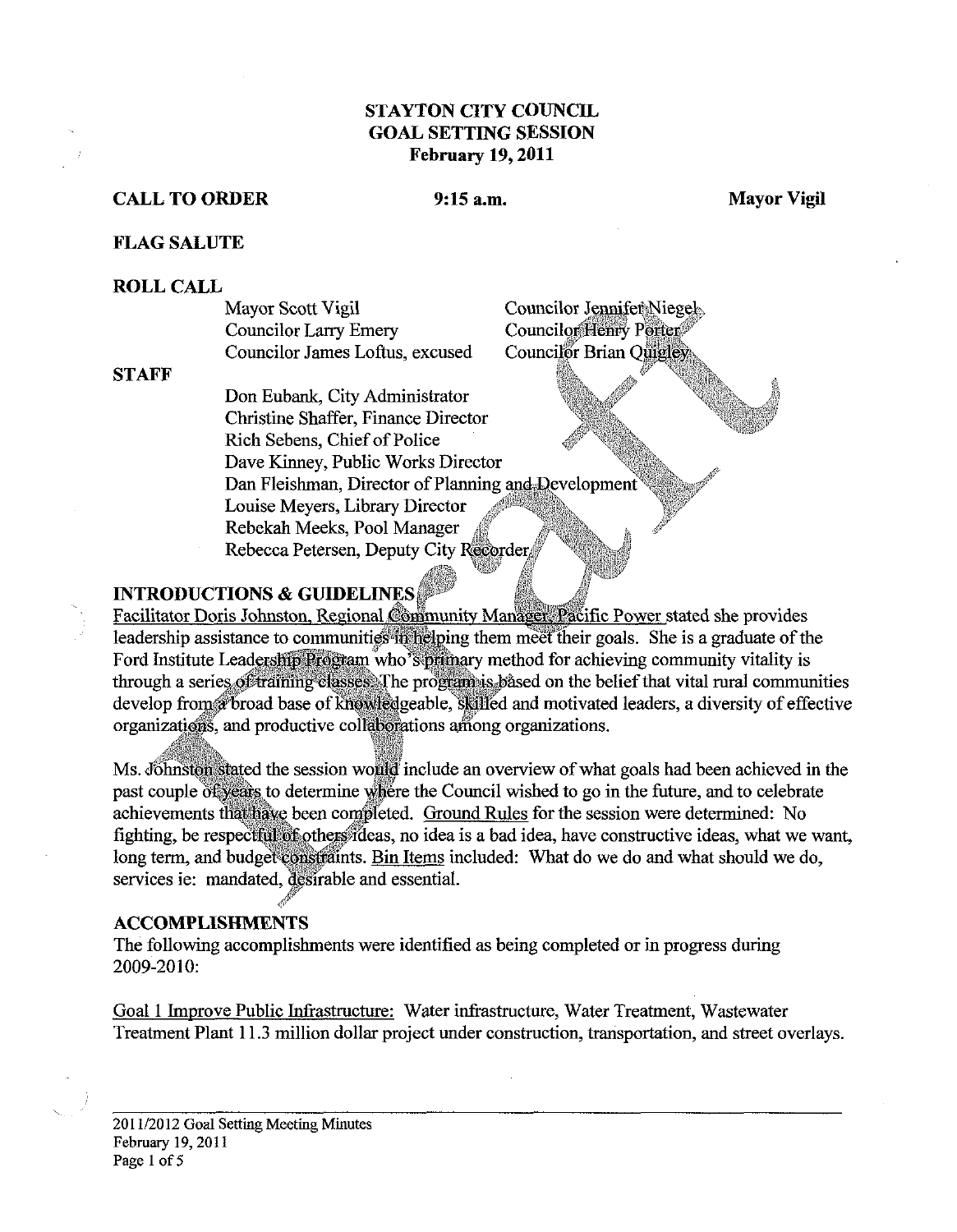Goal 2 Downtown Revitalization: Urban Renewal District (URD) voted no by citizens but the URD Agency still exists, City Hall plan permanently put on hold.

Goal 3 Support Economic Development Efforts in Stayton: Regulations revised for Title 17 Land Use & Development Code in the Industrial District, incentives for industrial applied for Enterprise Zone completed 07/2010, and Santiam Memorial Hospital public improvements near HUD.

Goal 4 Encourage Public Involvement in City Government: Charter revision approved effective January 2010, City Wide Public Opinion Survey completed by RARE Participant end of 2009, Encouraged Police Department volunteers for office work, police reserves and kids Community Service, Membership Program at the Pool will be funded the Santiam Community Endowment, iServe Community Service Day utilized 500 volunteers, school partnerships, Police Advisory Board, Pool Volunteers, Friends of the Pool, the city newsletter FRONTPORCH.

Goal 5 Enhance the Livability of Stayton: Similar to Goal 4 but added Santiam Senior Center and pedestrian bridge.

Goal 6 Efficient, Effective, Friendly, Transparent, Honest & Fair City Government: GROW North Santiam Department Audits conducted, processes modified in some departments, Police Advisory Board, quarterly Town Hall meetings being held and regular Council meetings being televised.

#### **CITY MISSION & VISION**

Councilors suggested the following Mission Statements:

- Vision Advancing livability by providing accessible city services;
- To provide desired services that have accessibility to all Stayton residents;  $\bullet$
- Provide for the safety security and cultural opportunities for its citizenry;
- Making the city safe, livable and accessible for family and business friendly by providing needed public services effectively to the community;
- Clean and honest something the citizens will be proud of.  $\bullet$

# **GOAL SETTING SESSION**

Councilors suggested the following Vision Statement:

A vital and diversified community that promotes a high quality of life, cultural experience, financial stability, great neighborhoods, balanced economic growth, and quality public services.

Councilors suggested the following City Needs:

- Industrial \$\$ job growth;
- Improve infrastructure financing;  $\bullet$
- One way grid on N. First Avenue and N. Third Avenue;
- ADA Compliance;  $\bullet$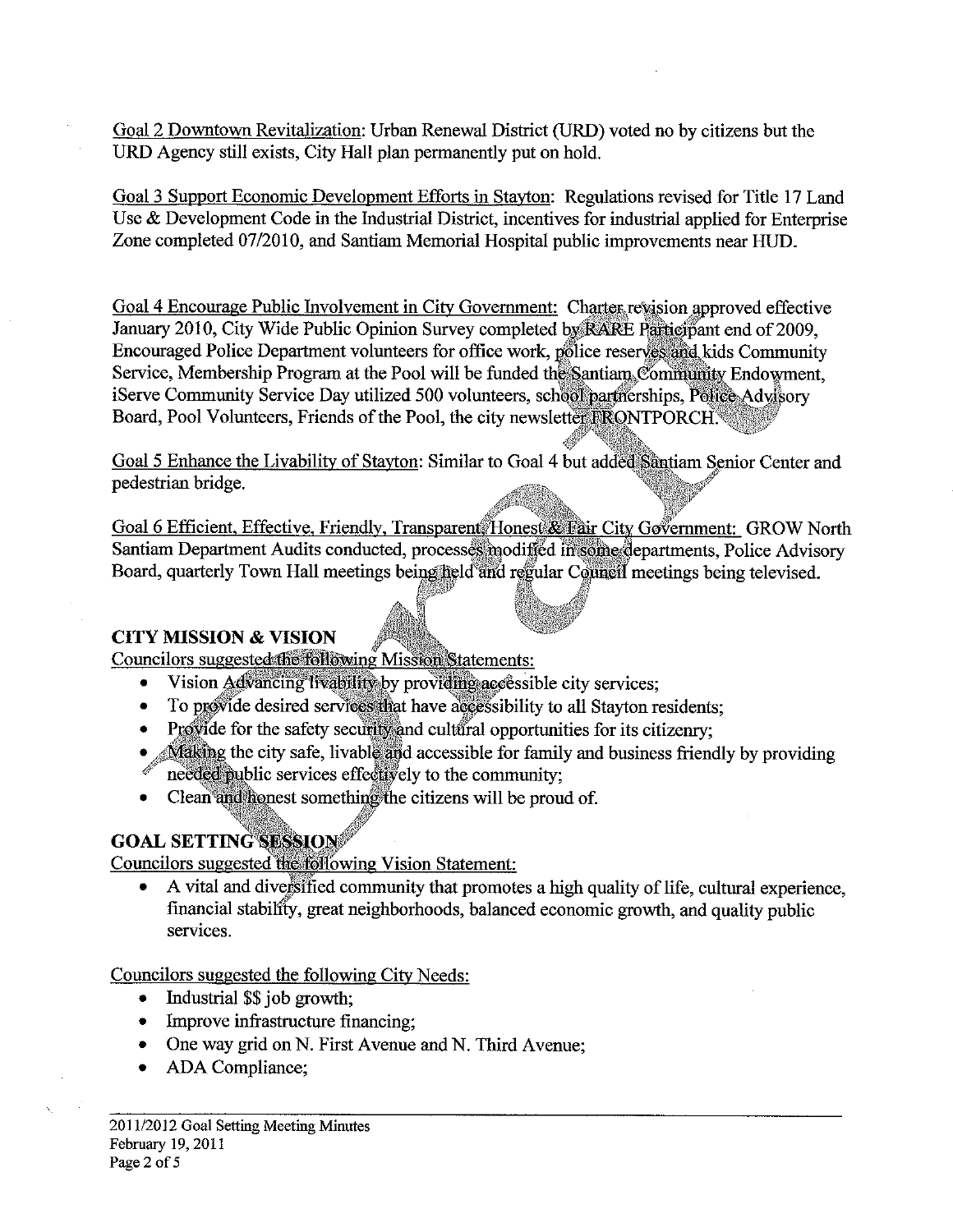- Community skate park;
- **Governance Teamwork:**
- Clean-up:
- Downtown Beautification;
- **Expanding City Boundary South.**

Council Members Suggested the following City Goals:

- Find permanent financing for street repairs;
- Improve Virginia Street;  $\bullet$
- Encourage economic development;
- Build partnerships w/other entities ie: governmental districts, community organizations;  $\bullet$
- Enhance quality of life.

#### The following goals were determined for 2011/2012.

#### Goal 1

Continuously upgrade public infrastructure: Streets & sidewalks; W. Virginia Street; First & Evergreen: South Entrance to City of Stayton.

# Goal 2

Encourage economic development which proactively creates family wage jobs: Promote industrial development utilize enterprise zone, what's needed assessment;

Create family wage jobs,

Work with in limitations ie: water, waste water,

Partner with State, local organizations Chamber and SEDCOR.

# Goal<sup>3</sup>

Build partnerships through communication to enhance relations with community organizations, government entities.

Ms. Johnston stated council and staff members would need to set out the steps needed to build partnerships with organizations.

#### Goal 4

Enhance Quality of Life by continuing to support parks, library, pool and public safety.

Mayor Vigil would like to see the city do away with the local option tax;

Develop a community park to include a skatepark, dog park, tennis, playground & Frisbee; Refurbish Pioneer Park;

Downtown beautification making the community clean  $\&$  safe.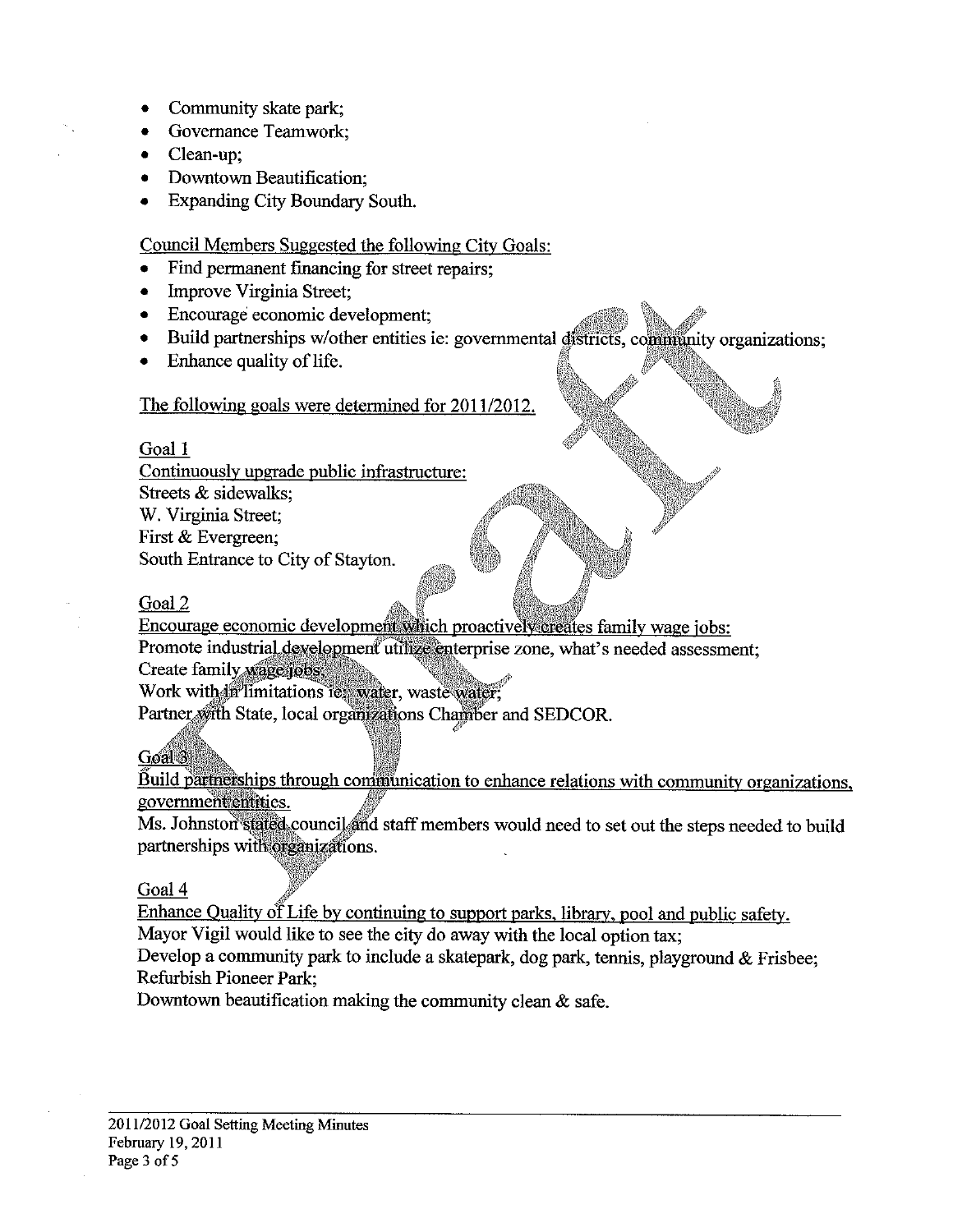Goal 5

Promote honest. efficient. citv government.

Citizen involvement & participation, town halls, **tv,** newsletter media, city website, engage/encourage acknowledge, Community Advocate award.

# **REVIEW OF STAFF DEPARTMENT GOALS**

# **Administration** - **Don Eubank, City Administrator**

- 
- Continue to work on updating Ordinances  $\&$  Resolutions to comply with new Charter;
- 
- Complete Stayton Sustainability Policy;<br>
Complete the PEG and SCTC partnership Agreement to bring Public & Education to the Stayton Community;
- Present Reader Board Rules to the Council for consideration;
- Work on development of a City Improvement List to include a City Hall, Re-Location of the City Shops, Community Park/Sports Complex, etc.

# **Finance- Christine Shaffer, Finance Director**

- Continue to strive for excellence in financial management  $\&$  feporting;
- Work to update the City's Technical infrastructure, to ensure security  $\&$  stability for the City operations;
- Update the Finance Departments Policies  $\&$  Procedures to stay modern  $\&$  transparent with strong internal controls.
- Support all Departments, the Mayor & City Council in obtaining their goals in a financially responsible manner.

# Planning-Dan Fleishman, Director of Planning & Development

 $\bullet$  Bring a comprehensive plan update before the Council a document that doesn't just incet state law but establishes and sets out a vision:

- Continue to work on downtown improvements however the council chooses to do so;  $\bullet$
- Continue to build GIS system link files
- Most important goals's to get paper off his desk.

# **Public Works - Dave Kinney, Public Works Director**

- Continue to provide quality parks to serve the citizens, Riverfront Bridge, Santiam Park, Pioneer Park and Community Center Park;
- Start the process to see what the city wants re: the Local Option Levy, skatepark;
- Maintain public buildings;
- Fix streets ie; N. Tenth Avenue and come up with financing strategies for W. Virginia Street;
- Water and Wastewater Treatment Plant upgrades have been completed or are in the process of;
- Santiam Memorial Hospital Project underway;